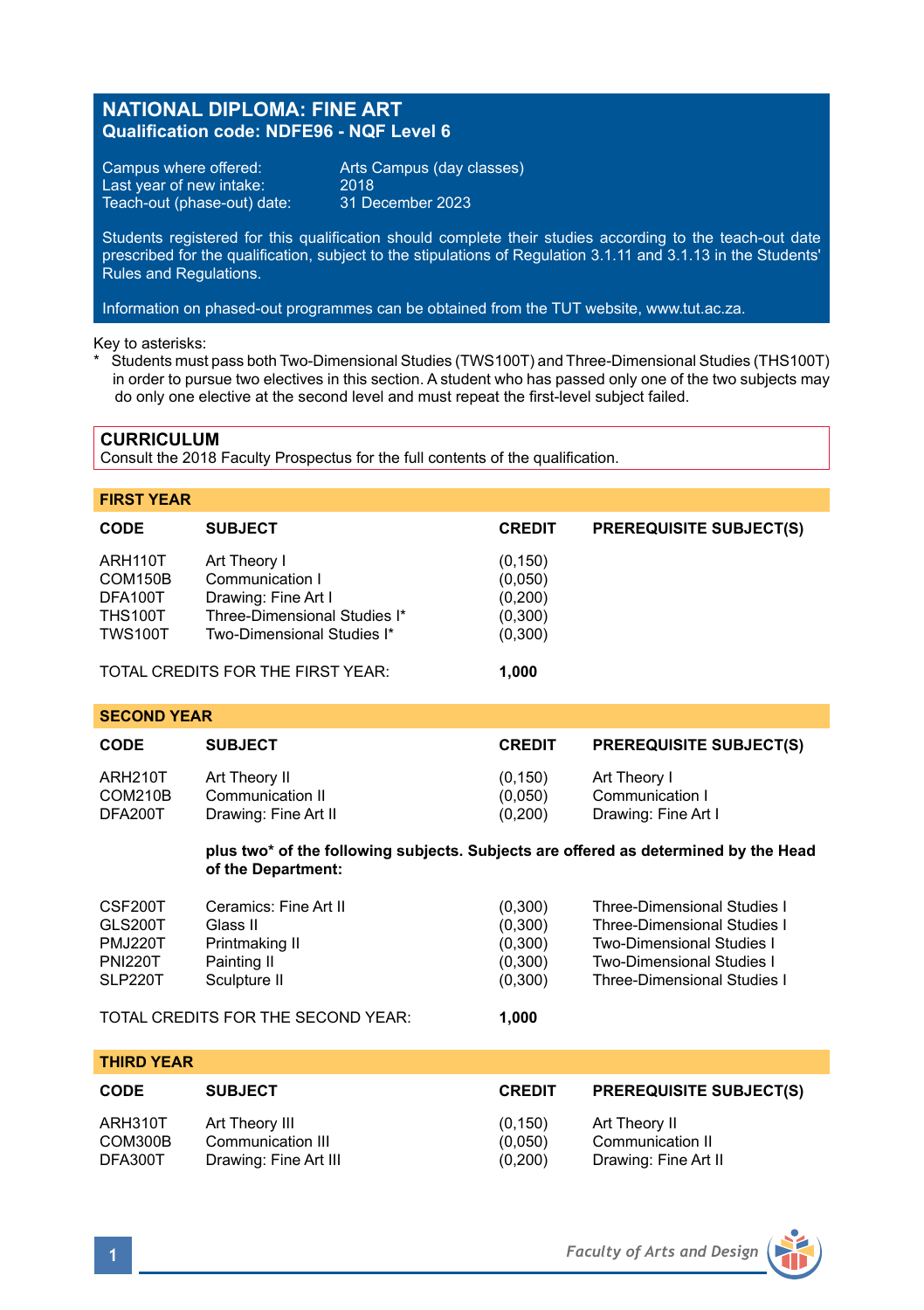Students should demonstrate competencies appropriate to the third level of study: knowledge and application of fundamental research methodology, the application of retrieval, collation, investigative and interpretative skills, and knowledge of the relationship between art theory and studio practice in a wide range of art-histori-

# *(Subject custodian: Department of Fine and Studio Arts)*

Students should demonstrate competencies appropriate to the second level of study: knowledge and application of fundamental research methodology, the application of retrieval, collation, investigative and interpretative skills, and knowledge of the relationship between art theory and studio practice in a wide range of art-historical and theoretical issues. (Total tuition time: ± 120 hours)

# **ART THEORY III (ARH310T) 1 X 3-HOUR PAPER**

# *(Subject custodian: Department of Fine and Studio Arts)*

*(Subject custodian: Department of Fine and Studio Arts)*

the broad issues of art theory and studio practice. (Total tuition time:  $\pm$  60 hours)

cal and theoretical issues. (Total tuition time: ± 120 hours)

### **C**

**A**

### **CERAMICS: FINE ART II (CSF200T) PRACTICAL EVALUATION**

*(Subject custodian: Department of Fine and Studio Arts)* Students should demonstrate competency in terms of creativity, original thought and judgement, investigative and analytic skills, problem-solving skills and the use of relevant technology. (Total tuition time: ± 270 hours)

### **CERAMICS: FINE ART III (CSF300T) PRACTICAL EVALUATION**

### *(Subject custodian: Department of Fine and Studio Arts)*

Students should demonstrate competency in terms of creativity, original thought and judgement, investigative and analytic skills, problem-solving skills and the use of relevant technology, as well as evidence of personal development of source material and the iconography. (Total tuition time: ± 270 hours)

The syllabus content is subject to change to accommodate industry changes. Please note that a more detailed syllabus is available at the department or in the study guide that is applicable to a particular subject. On 18 October 2019, the syllabus content was defined as follows:

# **SUBJECT INFORMATION (OVERVIEW OF SYLLABUS)**

Students should demonstrate an appropriate level of comprehension of broad art-historical principles, the development of art concepts, the critical explication and analysis of works of art, and the relationship between

# CSF200T Ceramics: Fine Art II (0,300) Three-Dimensional Studies I<br>
CSF300T Ceramics: Fine Art III (0.300) Ceramics: Fine Art II CSF300T Ceramics: Fine Art III (0,300)<br>GLS200T Glass II (0.300)

| Printmaking II  | (0,300)                           | <b>Two-Dimensional Studies I</b>   |
|-----------------|-----------------------------------|------------------------------------|
| Printmaking III | (0,300)                           | Printmaking II                     |
| Painting II     | (0,300)                           | <b>Two-Dimensional Studies I</b>   |
| Painting III    | (0,300)                           | Painting II                        |
| Sculpture II    | (0,300)                           | <b>Three-Dimensional Studies I</b> |
| Sculpture III   | (0,300)                           | Sculpture II                       |
|                 | 1.000                             |                                    |
|                 | TOTAL CREDITS FOR THE THIRD YEAR: |                                    |

GLS300T Glass III (0,300) Glass II

GLS200T Glass II (0,300) Three-Dimensional Studies I

### **plus two of the following subjects (one must be on Level III). Subjects are offered as determined by the Head of the Department:**

# **ART THEORY I (ARH110T) 1 X 3-HOUR PAPER**

# **ART THEORY II (ARH210T) 1 X 3-HOUR PAPER**



TOTAL CREDITS FOR THE QUALIFICATION: **3,000**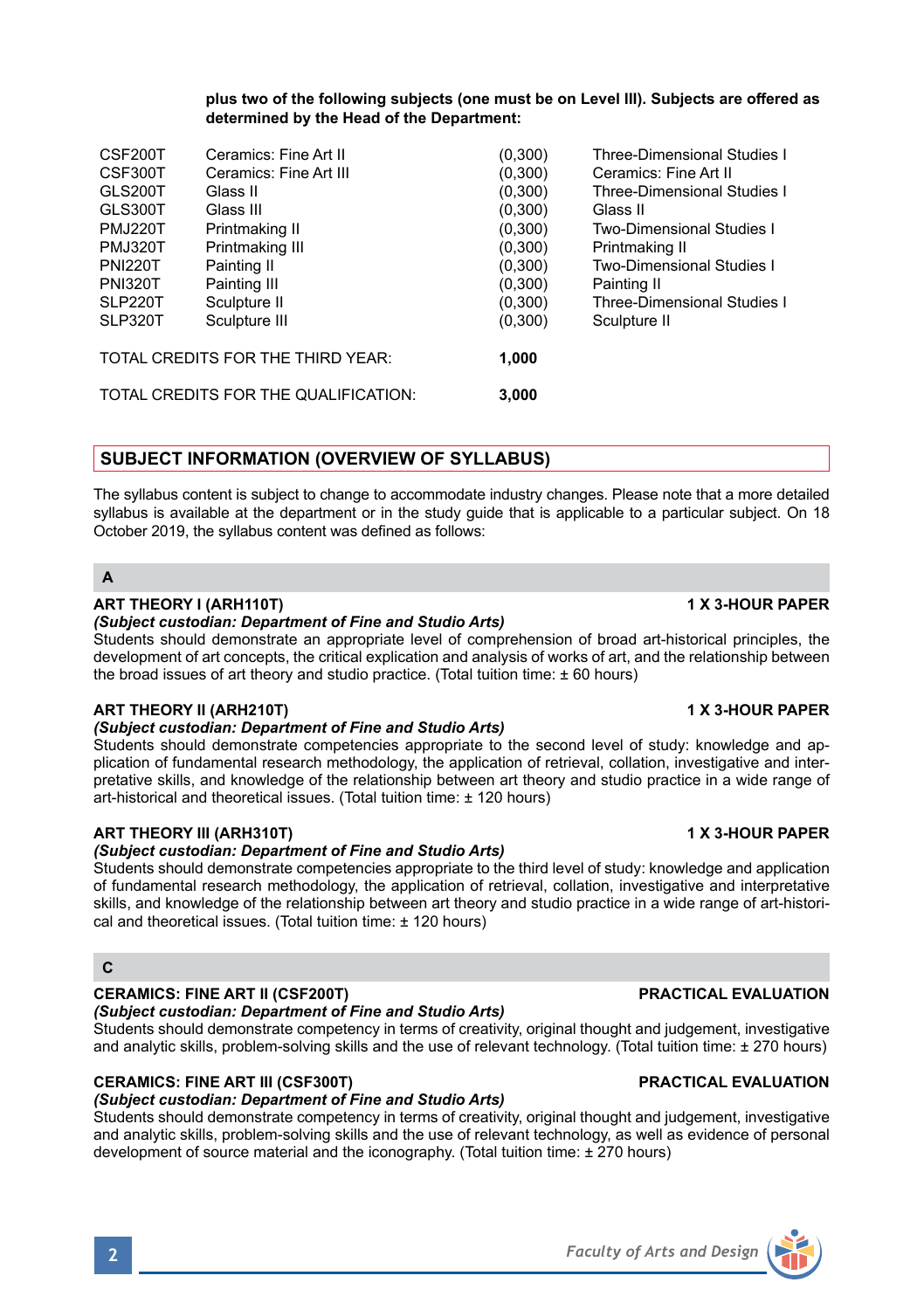### **COMMUNICATION I (COM150B) PRACTICAL EVALUATION COMMUNICATION II (COM210B)**

### *(Subject custodian: Department of Fine and Studio Arts)*

Students should demonstrate competency in oral, reading, writing and computer skills appropriate to a career in the arts. (Total tuition time: ± 90 hours)

### **COMMUNICATION III (COM300B) PRACTICAL EVALUATION**

### *(Subject custodian: Department of Fine and Studio Arts)*

Students are introduced to basic computer competency and communication skills applicable to the world of work, preparing them for professional engagement with the creative industries. (Total tuition time: ± 90 hours)

# **D**

**DRAWING: FINE ART I (DFA100T) PRACTICAL EVALUATION DRAWING: FINE ART II (DFA200T) PRACTICAL EVALUATION DRAWING: FINE ART III (DFA300T)** 

*(Subject custodian: Department of Fine and Studio Arts)*

Students should demonstrate an appropriate level of competency in the following drawing-related areas: a perceptually and conceptually-based analysis of man-made and natural objects, the appropriate use of drawing materials, and the selection and use of the visual elements and principles. (Total tuition time: ± 165 hours)

#### **G**

### **GLASS II (GLS200T) PRACTICAL EVALUATION**

#### *(Subject custodian: Department of Fine and Studio Arts)*

Various ways of forming glass in a kiln and the expressive use of glass are investigated. An introduction to glass forming (hot working) is included. (Total tuition time: ± 270 hours)

#### **GLASS III (GLS300T) PRACTICAL EVALUATION**

#### *(Subject custodian: Department of Fine and Studio Arts)*

Various ways of forming glass in a kiln and the expressive use of glass are investigated. Students specialise in hot glass forming and/or kiln work. (Total tuition time: ± 270 hours)

#### **P**

#### **PAINTING II (PNI220T) PRACTICAL EVALUATION**

#### *(Subject custodian: Department of Fine and Studio Arts)*

Students should demonstrate competency in the areas of creativity, original thought and judgement, investigative and analytic skills, problem-solving skills and the use of relevant technology. (Total tuition time: ± 270 hours)

#### **PAINTING III (PNI320T) PRACTICAL EVALUATION**

#### *(Subject custodian: Department of Fine and Studio Arts)*

Students should demonstrate competency in the areas of creativity, original thought and judgement, investigative and analytic skills, problem-solving skills and the use of relevant technology, as well as evidence of personal development of source material and iconography. (Total tuition time: ± 270 hours)

#### **PRINTMAKING II (PMJ220T) PRACTICAL EVALUATION**

### *(Subject custodian: Department of Fine and Studio Arts)*

Students should demonstrate competence in the areas of creativity, original thought and judgement, investigative and analytic skills, problem-solving skills and the use of relevant technology. (Total tuition time: ± 270 hours)

#### **PRINTMAKING III (PMJ320T) PRACTICAL EVALUATION**

### *(Subject custodian: Department of Fine and Studio Arts)*

Students should demonstrate competency in the areas of creativity, original thought and judgement, investigative and analytic skills, problem-solving skills and the use of relevant technology, as well as evidence of personal development of source material and iconography. (Total tuition time: ± 270 hours)